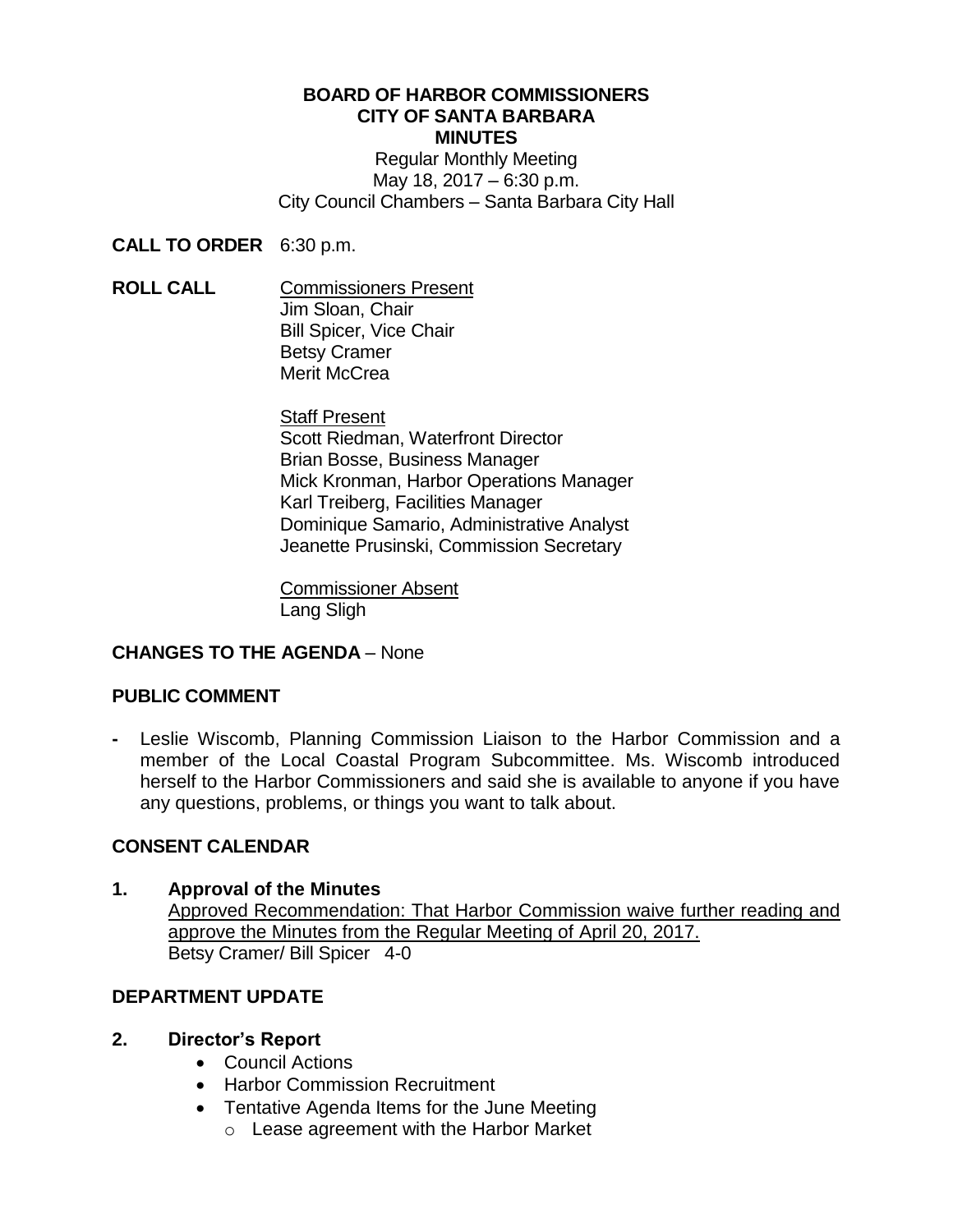Harbor Commission Minutes May 18, 2017 Page 2

### **3. Business Services Report**

Waterfront Parking Division: More than Meets the Eye

### **4. Facilities Management Report**

- Stearns Wharf Projects
	- o Annual Pile Driving Contract
	- o Stearns Wharf Crosswalk

### **5. Harbor Operations Report**

- Paddle Boarder Perishes in Harbor Accident o Paddling tips and video online at [www.santabarbaraca.gov/waterfront](http://www.santabarbaraca.gov/waterfront)
- *San Salvador* Replica Visits Santa Barbara Harbor
- Operation Clean Sweep Recap

### **NEW BUSINESS**

### **6. Presentation by Channel Islands Marine & Wildlife Institute**

Dr. Sam Dover, Executive Director and Chief Veterinarian of the Channel Islands Marine & Wildlife Institute (CIMWI), discussed the current domoic acid (DA) situation affecting local wildlife, including background information about DA, how CIMWI is responding to reports of marine mammals exhibiting symptoms of DA, and what people can do to protect animals and stay safe.

Symptoms of DA poisoning include lethargy, disorientation, head bobbing and weaving, foaming at the mouth, vomiting, eyes bulging, muscle spasms, seizures, unresponsiveness, and in severe cases death. The symptoms usually subside within 72 hours.

If someone encounters a seal or sea lion that appears sick, do not touch, feed, harass, cover, pour water on, allow dogs near, or coax/ drag/ push/ pull/ roll the animal into or out of the water. Call the CIMWI Rescue Hotline at (805) 567- 1505. Provide your name, phone number, specific information about the animal and its location.

#### **7. Special Event Camping Permit – Wine and Roses Regatta**

Brian Bosse presented the request from Dray Murray, Wine and Roses Regatta Chairman, for a special permit to allow event participant camping in 100 parking spaces in the Harbor West parking lot from 8:00 a.m. Friday, August 18<sup>th</sup> until 5:00 p.m. Sunday, August 20<sup>th</sup> during the 2017 Wine and Roses Regatta.

Because August is the busiest month of the year for waterfront parking and accommodating this 3-day event during this time eliminates public parking in half of the Harbor West Parking Lot, future requests of this scale will no longer be considered between Memorial Day and Labor Day.